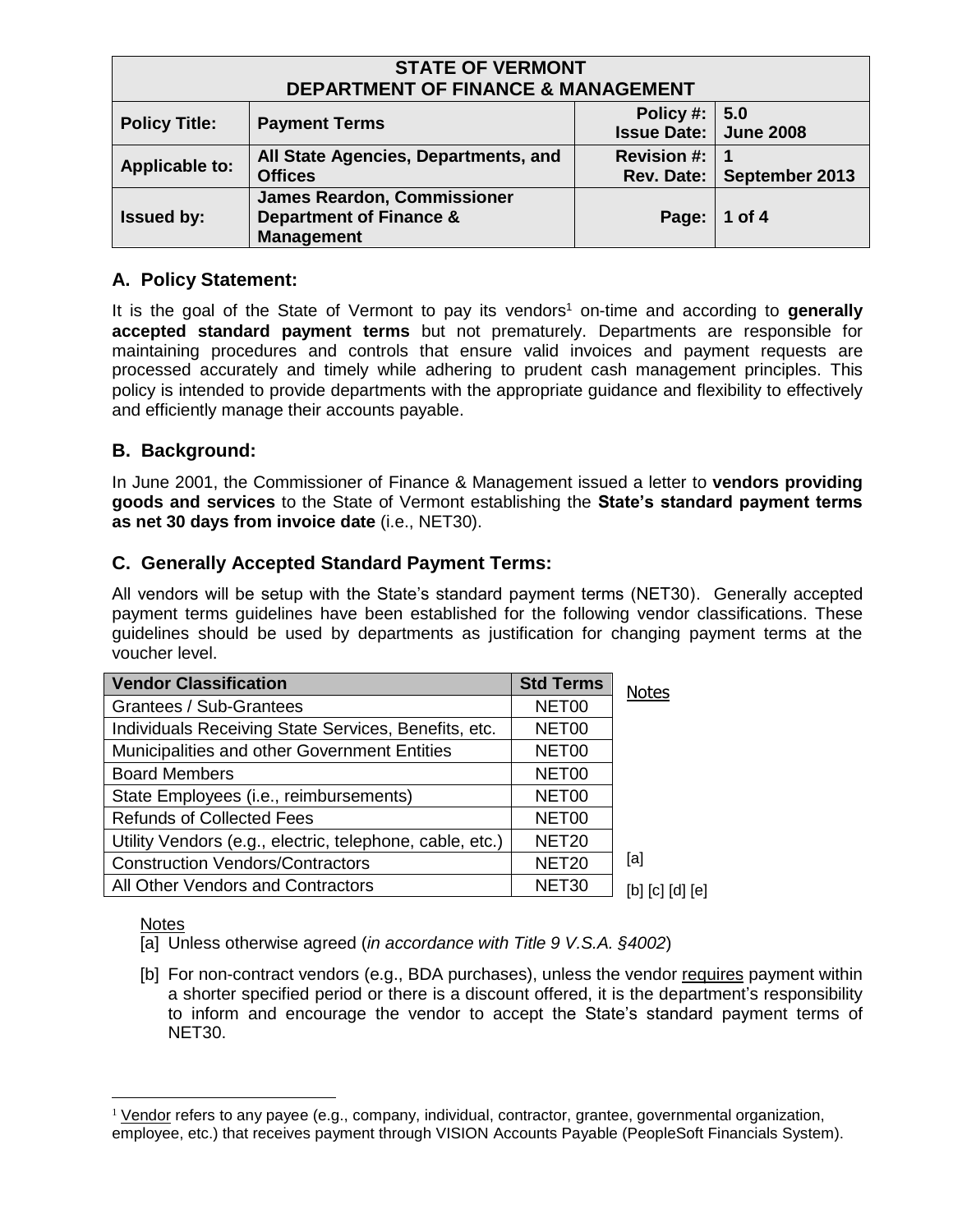| <b>STATE OF VERMONT</b><br><b>DEPARTMENT OF FINANCE &amp; MANAGEMENT</b> |                                                                                               |                                                   |                             |
|--------------------------------------------------------------------------|-----------------------------------------------------------------------------------------------|---------------------------------------------------|-----------------------------|
| <b>Policy Title:</b>                                                     | <b>Payment Terms</b>                                                                          | Policy #: $  5.0$<br><b>Issue Date: June 2008</b> |                             |
| <b>Applicable to:</b>                                                    | All State Agencies, Departments, and<br><b>Offices</b>                                        | Revision #:                                       | Rev. Date:   September 2013 |
| <b>Issued by:</b>                                                        | <b>James Reardon, Commissioner</b><br><b>Department of Finance &amp;</b><br><b>Management</b> | Page: 2 of 4                                      |                             |

- [c] Vendors with statewide purchasing contracts, issued by the Dept. of Buildings & General Services– Purchasing & Contract Administration Division, have agreed to specific payment terms per their contract (*most generally NET30*). For all statewide contract purchases, these contract terms take precedence over the above list or any terms reflected on the vendor's invoice, website, etc.
- [d] All departmental contracts should specify the State's standard payments terms (*per above*) in the **payment provisions section** of the contract. Contracts should not be written with shorter payment terms for the sole purpose of justifying paying the contractor sooner and circumventing the standard terms indicated above.
- [e] For vendors required to be paid on a specific recurring date (e.g., *1st of every month for BGS landlords*), payment terms may be requested that will coincide with the timing of when the department routinely processes the payment voucher (or interface file).

**Any standard payment terms indicated in this document shall not limit or supersede any payment terms or payment due dates specified by federal or state law, statute, or regulation.**

## **D. Cash Management:**

The objective of cash management over disbursements is to maintain funds in the State's accounts for the longest **appropriate** period of time; this allows the State to recognize the maximum earning potential of its funds and represents a prudent use of public funds. Departments' procedures, including utilization and changing of the payment terms field in VISION, must be cognizant and representative of this objective. This guidance is not intended, however, to justify late payments or foster detrimental relationships with vendors who, in good faith, supply goods and services to the State of Vermont.

## **E. Cash Discounts:**

Departments' invoice processing procedures should provide adequate time to identify, assess, and take advantage of cash discounts offered by vendors. To determine if an offered discount is advantageous to the State, departments should calculate whether the amount of the discount allowed is at least equal to or greater than the potential loss of interest revenue that is foregone by paying the vendor early; departments can use this [Discount Calculator](http://fms.treas.gov/prompt/discount.html) provided by the U.S. Treasury to assist with their calculations. **From a cash management perspective, most vendor offered cash discounts are financially justified.** If the vendor's default payment terms in VISION do not indicate the discount terms, then it is acceptable for the department to change the terms on the voucher to reflect the offered discount. VISION will automatically calculate whether to apply the discount based on the time frames of when the voucher is processed in VISION.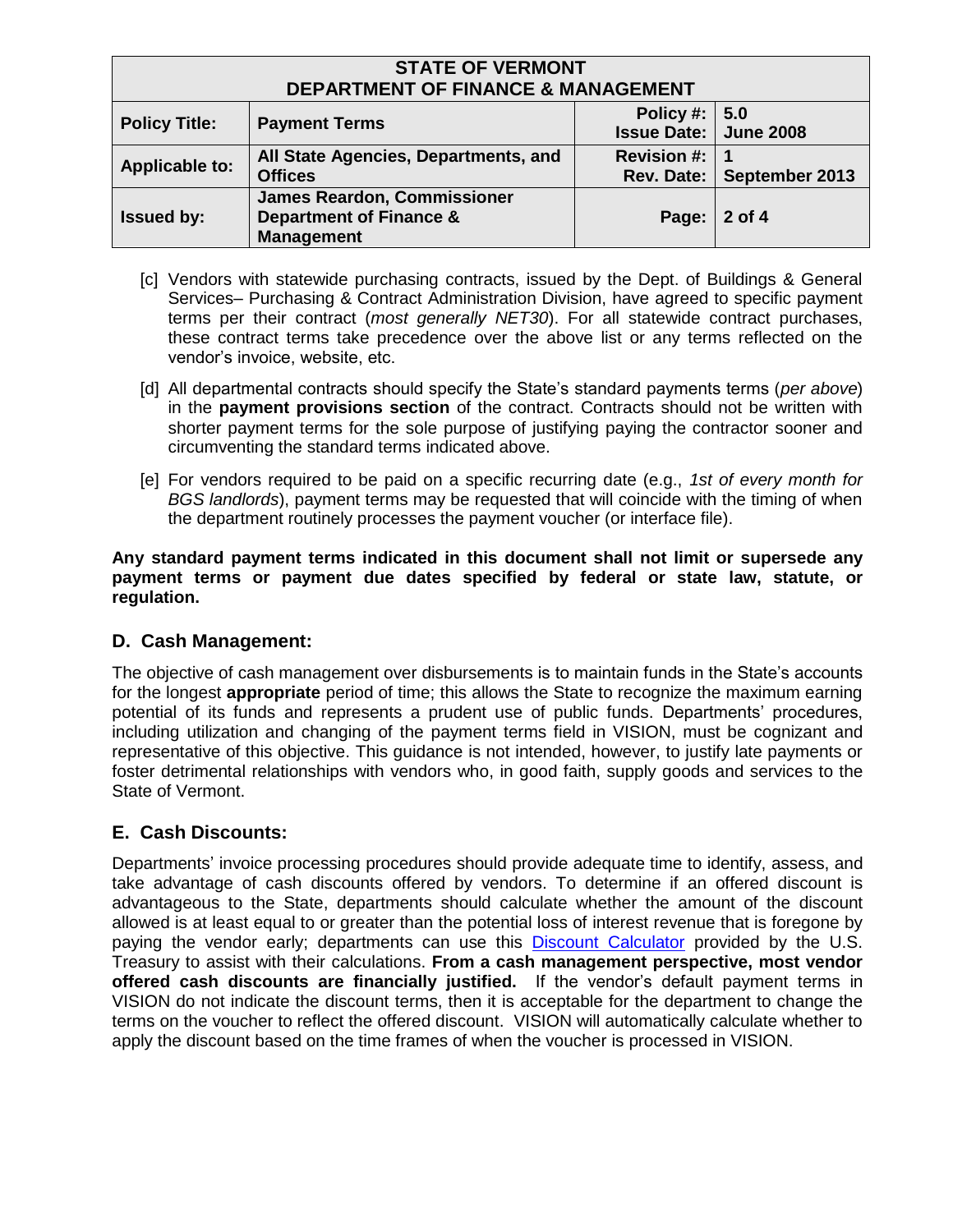| <b>STATE OF VERMONT</b><br><b>DEPARTMENT OF FINANCE &amp; MANAGEMENT</b> |                                                                                               |                                                   |                             |
|--------------------------------------------------------------------------|-----------------------------------------------------------------------------------------------|---------------------------------------------------|-----------------------------|
| <b>Policy Title:</b>                                                     | <b>Payment Terms</b>                                                                          | Policy #: $  5.0$<br><b>Issue Date: June 2008</b> |                             |
| <b>Applicable to:</b>                                                    | All State Agencies, Departments, and<br><b>Offices</b>                                        | Revision #: $\vert$ 1                             | Rev. Date:   September 2013 |
| <b>Issued by:</b>                                                        | <b>James Reardon, Commissioner</b><br><b>Department of Finance &amp;</b><br><b>Management</b> | Page:                                             | $3$ of 4                    |

## **F. VISION Payment Process:**

The State of Vermont processes payments to vendors through its VISION PeopleSoft Financials System:

- When processing a voucher, the vendor's default payment terms (*as maintained in the single vendor database within VISION*) automatically populate into the **Pay Terms** field on the **Invoice Information** page of the voucher;
- VISION automatically calculates the **payment due date** based on the vendor's **Invoice Date** and the **Pay Terms**;
- Vendor check payments are issued **4 business days** prior to the payment due date in order to reach the vendor on-time; VISION is programmed to adjust for weekend and holidays when calculating payment dates.
- Departments have the ability to change the (*default*) payment terms on the voucher; however, any changes should be consistent with the guidance provided in this policy.
- When entering a voucher for an invoice that is already (or nearly) past due, departments **should not** change the payment terms to "Due Now" (NET00) as the voucher will automatically be picked up for payment in the next appropriate pay cycle. Changing payment terms to NET00 is unnecessary as VISION relies on the **Invoice Date** to determine when the payment is due…not the date the department entered the voucher in VISION (i.e., accounting date).
- Only vouchers that have been successfully approved and budget-checked in VISION can be processed for payment.
- *Unless a valid business reason exists*, departments should not change the **Scheduled Due** date on the **Payments** page of the voucher as a means to circumvent the intentions of this policy.

## **G. Guidelines for Changing Terms**

Occasionally, departments may have a valid business reason to change terms and pay a vendor earlier than indicated by this policy; in those situations, departments should document and retain their decision with the invoice to support the transaction. For examples of acceptable and unacceptable reasons for changing payment terms, refer to *F&M's* [Operational](http://finance.vermont.gov/training-and-support/vision-job-aids-and-operational-guidance) Guidance #OG-01: [Changing Payment Terms](http://finance.vermont.gov/training-and-support/vision-job-aids-and-operational-guidance) in VISION*.*

## **H. Compliance and Monitoring:**

Departments are expected to use sound and prudent business judgment in their decision-making regarding the appropriate use of payment terms. Upon request, departments should be prepared to provide a valid business reason to justify the use of payment terms that are inconsistent with this policy and result in an earlier payment than indicated by this policy. **More precisely, pervasive use of NET00 ("Due Now") payment terms without valid justification will not be tolerated.**